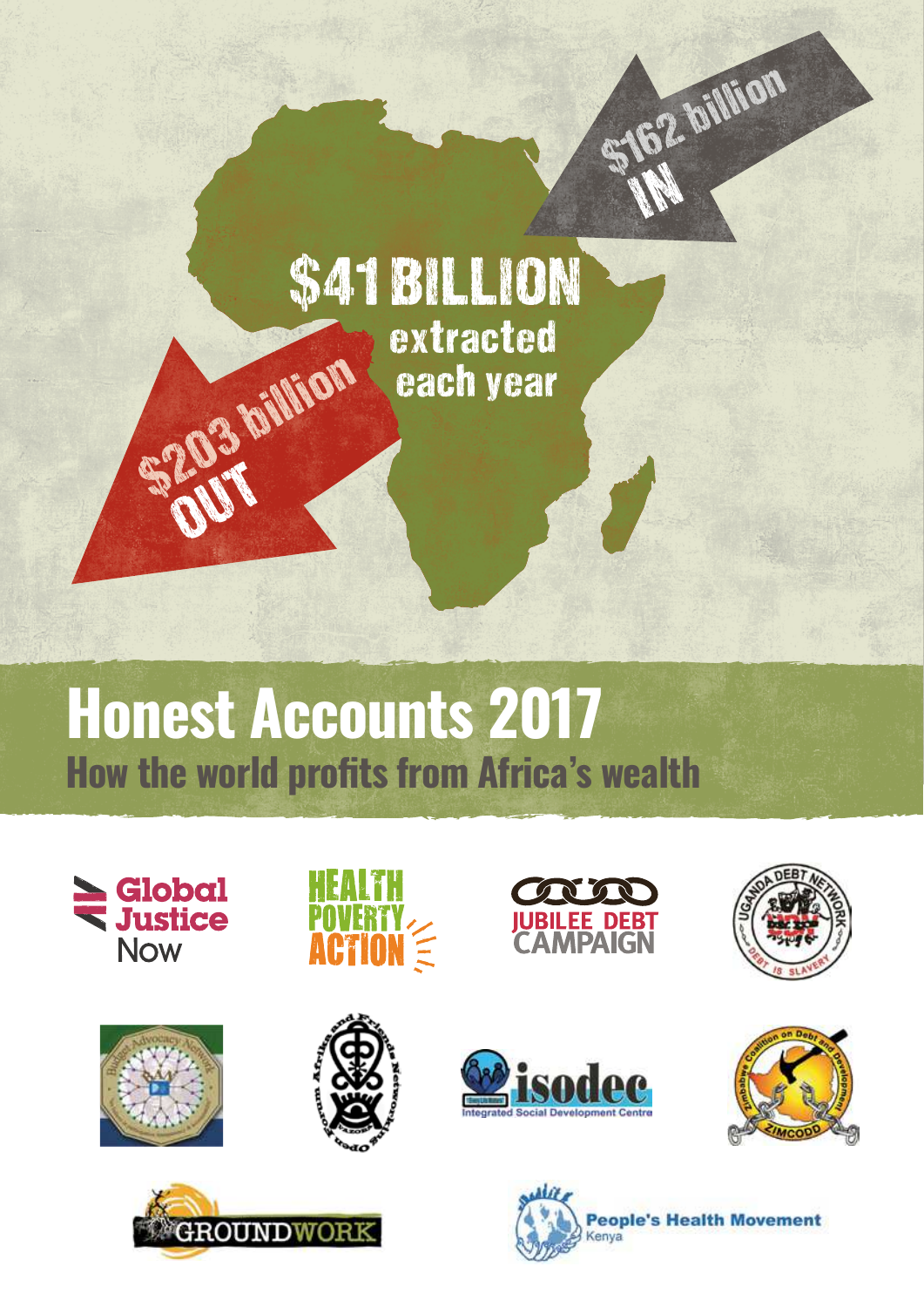## **Profiting from Africa's wealth**

Africa' is rich – in potential mineral wealth, skilled workers, booming new businesses and biodiversity. Its people should thrive, its economies prosper. Yet many people living in Africa's 47 countries remain trapped in poverty, while much of the continent's wealth is being extracted by those outside it.

Research for this report calculates the movement of financial resources into and out of Africa and some key costs imposed on Africa by the rest of the world. **We find that the countries of Africa are collectively net creditors to the rest of the world, to the tune of \$41.3 billion in 2015**. <sup>1</sup> **Thus much more wealth is leaving the world's most impoverished continent than is entering it.**

African countries received \$161.6 billion in 2015 – mainly in loans, personal remittances and aid in the form of grants. Yet \$203 billion was taken from Africa, either directly – mainly through corporations repatriating profits and by illegally moving money out of the continent – or by costs imposed by the rest of the world through climate change.

• African countries receive around \$19 billion in aid in the form of grants but over three times that much (\$68 billion) is taken out in capital flight, mainly by multinational companies deliberately misreporting the value of their imports or exports to reduce tax.<sup>2</sup>

- While Africans receive \$31 billion in personal remittances from overseas, multinational companies operating on the continent repatriate a similar amount (\$32 billion) in profits to their home countries each year.
- African governments received \$32.8 billion in loans in 2015 but paid \$18 billion in debt interest and principal payments, with the overall level of debt rising rapidly.
- An estimated \$29 billion a year is being stolen from Africa in illegal logging, fishing and the trade in wildlife/plants.

There are other ways in which the rest of the world extracts resources from Africa, but for which figures are not available; for example, trade policies mean that unprocessed agricultural goods are often exported from African countries and refined elsewhere, causing the vast majority of their value to be earned abroad.

The figures show that the rest of the world is profiting from the continent's wealth – more so than most African citizens. Yet rich country governments simply tell their publics that their aid programmes are helping Africa. This is a distraction, and misleading.

Our figures comprise both the movement of financial resources and two categories of costs imposed on African countries by the rest of the world. First, there

## **The 2017 and 2014 reports**

**This updated Honest Accounts follows the first version published in 2014. This calculated, for the first time, the movement of all the main financial resources into and out of Africa, mainly using 2012 figures. It found that \$134 billion entered the continent this year, mainly in the form of loans, foreign investment and aid. However, some \$192 billion was taken out, mainly in profits made by foreign companies, tax dodging and the costs of adapting to climate change. Africa was found to suffer a net deficit of \$58 billion a year.<sup>3</sup>**

**The figure in the present report is slightly smaller, largely because of the fall in international prices for raw materials, the main export of most African countries, since mid-2014. This has led to reductions in government holdings of international reserves and lower (but still significant) multinational company profits taken out of the continent. In addition, there are now more loans to African governments, another inflow, although this of course comes at the cost of future debt payments and possibly debt crises (Ghana and Mozambique are countries already back in debt crisis).**

i. In this report we use 'Africa' to refer to the 48 countries classified as 'sub-Saharan Africa' by the World Bank. We have chosen not to use the term 'Sub-Saharan Africa due to the numerous problems associated with this term. However we recognise that 'Africa' is also problematic given that this report does not include North Africa.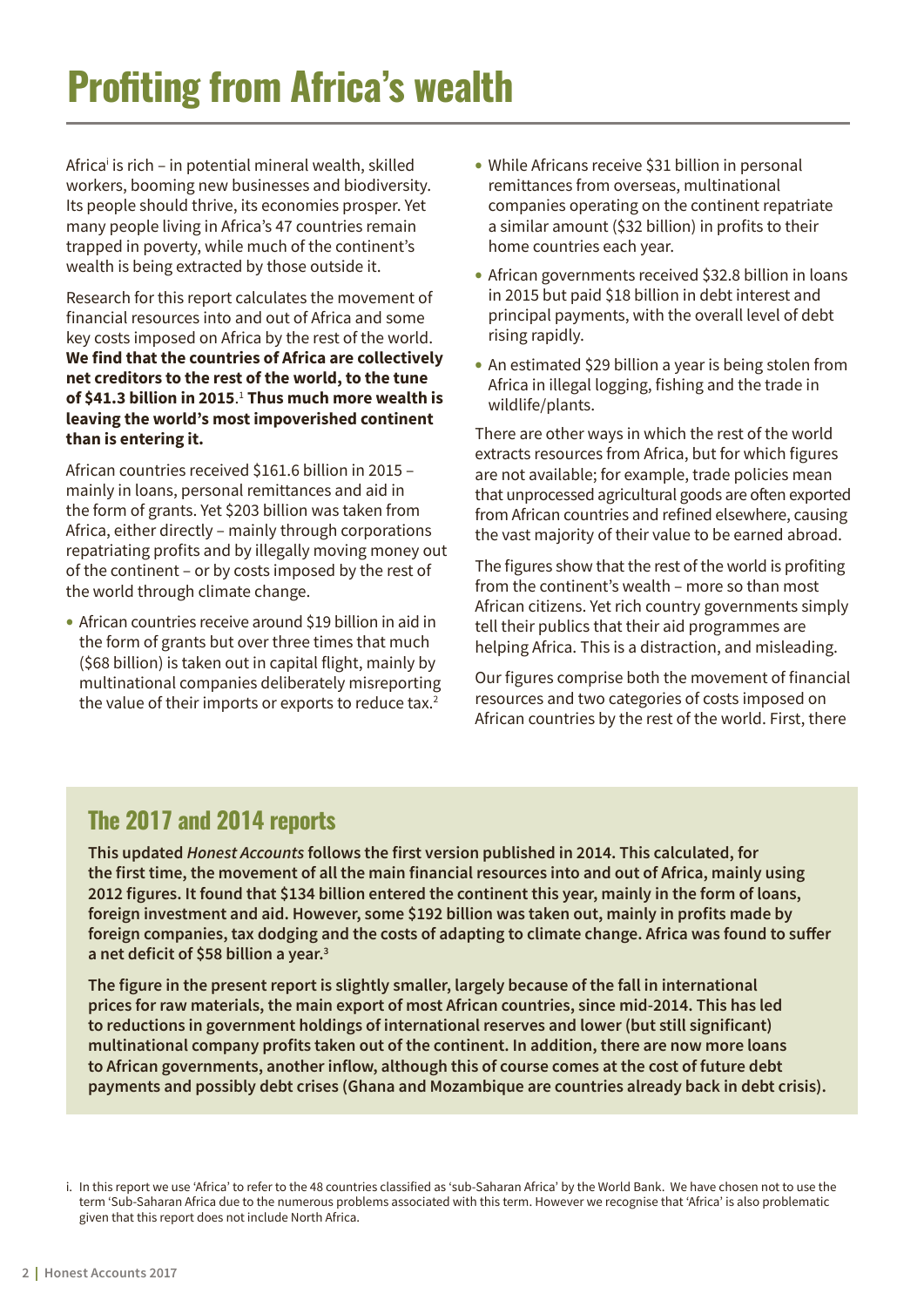## **Summary of the figures**

| <b>INFLOWS</b>                                 | <b>Latest available</b><br>annual figure |  | <b>OUTFLOWS</b>                                  | Latest available<br>annual figure |
|------------------------------------------------|------------------------------------------|--|--------------------------------------------------|-----------------------------------|
| Net private grants                             | \$11.8 billion                           |  | Debt payments by governments                     | \$18.0 billion                    |
| Decrease in international<br>reserve holdings  | \$20.7 billion<br>\$32.8 billion         |  | Debt payments by private sector                  | \$9.8 billion                     |
| Loans to governments                           |                                          |  | Increase in international<br>reserve holdings    | \$0.0 billion                     |
| Loans to private sector                        | \$20.6 billion                           |  | <b>Multinational company profits</b>             | \$32.4 billion                    |
| (FDI and non-FDI)                              |                                          |  | <b>Illicit financial outflows</b>                | \$67.6 billion                    |
| Net portfolio equity                           | \$7.2 billion                            |  | <b>Outward remittances</b>                       | \$3.8 billion                     |
| <b>Net FDI equity</b>                          | \$15.8 billion                           |  | 'Brain drain'                                    | \$6.0 billion                     |
| <b>Inward remittances</b>                      | \$31.2 billion<br>\$19.1 billion         |  |                                                  |                                   |
| <b>Official aid from OECD</b>                  |                                          |  | <b>Illegal logging</b>                           | \$17.0 billion                    |
|                                                |                                          |  | <b>Illegal fishing</b>                           | \$1.7 billion                     |
| <b>Official aid from non-OECD</b><br>countries | \$0.6 billion                            |  | Illegal trade in wildlife/plants<br>and poaching | \$10.0 billion                    |
| Debt interest received                         | \$1.8 billion                            |  |                                                  | \$10.6 billion                    |
| <b>TOTAL</b>                                   | \$161.6 billion                          |  | <b>Climate change adaptation costs</b>           |                                   |
|                                                |                                          |  | Climate change mitigation costs                  | \$26.0 billion                    |
|                                                |                                          |  | <b>TOTAL</b>                                     | \$202.9 billion                   |

#### **Net annual deficit: \$41.3 billion**

NB. A more detailed and referenced version of this table is in the appendix.

is the cost to African countries of adapting to climate change: a process which has been overwhelmingly caused by richer industrialised and industralising countries, not Africa – amounting to \$10.6 billion a year. Then there is the cost to Africa of mitigating climate change – to reorient African economies onto a low carbon path - again due to the need to tackle climate change: the annual cost here is even greater, at \$26 billion. These costs are included since they entail expenditure – a loss of resources – by Africa for processes which it has largely not been responsible.<sup>4</sup>

### **Time to rethink**

Those claiming to help Africa need to rethink their role. Their priority should be: 'first do no harm'. Yet much harm is currently being done. In particular, billions continue to be stolen from African citizens through insufficient global action to curb tax dodging. The British government bears special responsibility in this since it sits at the head of a giant network of overseas tax havens (perhaps more accurately described as secrecy jurisdictions) facilitating this theft – something that could easily become a greater problem post-Brexit. Other rich countries are also failing to curb the tax dodging practices of their multinational companies.5

The second priority of outsiders should be to reconfigure aid as 'reparations' for the ongoing extraction of wealth and other damage being done. The level should be set at the level of the damage, not some arbitrary rate set by governments out of their own 'generosity'. Beyond that, redistribution of wealth is important for any society, as a means of addressing injustices and ensuring everyone can live a dignified life. A current problem with 'aid' is that it casts Western countries in the role of benevolent benefactors, giving their wealth to poor countries. But exactly the opposite is true. As Jason Hickel of the London School of Economics has written, aid currently does not exist in any meaningful sense, given the actual flows of wealth.<sup>6</sup>

The current extraction of wealth from the poor to the rich world is a continuation of historical trends. In his book Capitalism and Colonial Production, Hamza Alavi estimates that the resource flow from India to Britain between 1793 and 1803 was around £2 million a year, the equivalent of many billions today.<sup>7</sup> The British academic theologian Robert Beckford has given a rough estimate that Britain extracted an astronomical £7.5 trillion in wealth from African countries due to the slave trade.<sup>8</sup>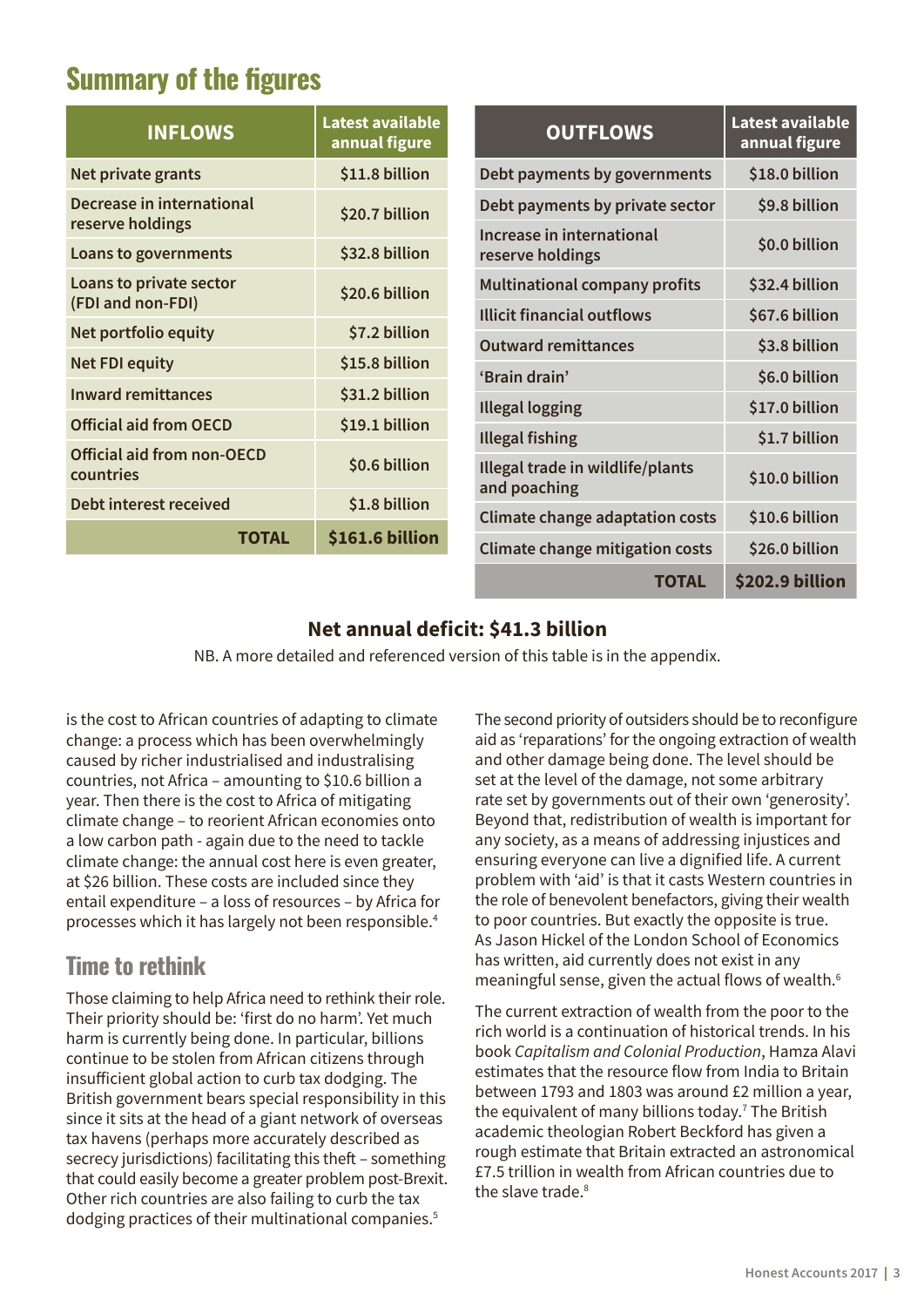## **Africa is rich**

Africa is not poor. Whilst many people in African countries live in poverty, the continent has considerable wealth. A key problem is that the rest of the world, particularly Western countries, are extracting far more than they send back. Meanwhile, they are pushing economic models that fuel poverty and inequality, often in alliance with African elites.

Africa is generating large amounts of wealth and, in some ways, is booming. For example, the largest 500 African companies recorded a combined turnover of \$698 billion in 2014.<sup>9</sup> In 2015, countries in Africa exported \$232 billion worth of minerals and oil to the rest of the world.<sup>10</sup> The value of mineral reserves in the ground is of course even larger - South Africa's potential mineral wealth is estimated to be around  $$2.5$  trillion<sup>11</sup> while the untapped mineral reserves of the Democratic Republic of Congo are estimated to be worth an astronomical \$24 trillion.<sup>12</sup>

These are very large numbers but various reasons explain why the majority of people in Africa do not benefit from them, and why the present mode of minerals extraction actually leads to impoverishment. These include:

### **Foreign companies take most of the profits generated by Africa's natural wealth**

When multinational companies export commodities such as minerals from African countries, their governments often benefit only marginally, receiving very little tax revenue from those companies. In key sectors such as mining and oil and gas, companies tend to pay low taxes, and/or are given tax incentives that reduce them still further. Companies are anyway easily able to avoid paying the taxes that are due, because of their use of tax planning through tax havens. Many African tax policies are the result of long standing policies of Western governments insisting on Africa lowering taxes to attract investment.

Money is leaving Africa partly because Africa's wealth of natural resources is simply owned and exploited by foreign, private corporations. In only a minority of foreign investments do African governments have a shareholding; even if they do this tends to be small, usually around 5-20%.<sup>13</sup> A recent report for War on Want found that 101 companies listed on the London Stock Exchange control an identified \$1.05 trillion worth of resources in Africa in just five commodities – oil, gold, diamonds, coal and platinum. These 101 companies have mineral operations in 37 African countries and are mainly British, with 59 incorporated in the UK. However, some 25 of the 101 LSE-listed companies are incorporated in tax havens, principally the British Virgin Islands, Guernsey and Jersey.<sup>14</sup>

## **Corporations stealing wealth**

**The \$68 billion stolen from Africa in illicit financial flows amounts to around 6.1% of the continent's entire GDP. Multinational companies are stealing \$48.2 billion alone through 'trade misinvoicing'<sup>15</sup>, according to figures produced by Global Financial Integrity.<sup>16</sup> Previous research by the UN Economic Commission for Africa found similar figures – that multinational companies stole around \$40 billion a year from African countries through trade misinvoicing in the decade up to 2010.<sup>17</sup>**

**Another massive problem is corporations buying concessions at falsely knocked-down prices, often linked to corruption and to tax havens. In 2013, the Africa Progress Panel and Global Witness examined five major sales of mining rights in the Democratic Republic of Congo in which each deal involved firms registered in the British Virgin Islands. They found the firms paid at least \$1.36 billion below the market value – almost double what the DRC spends each year on health and education combined.18**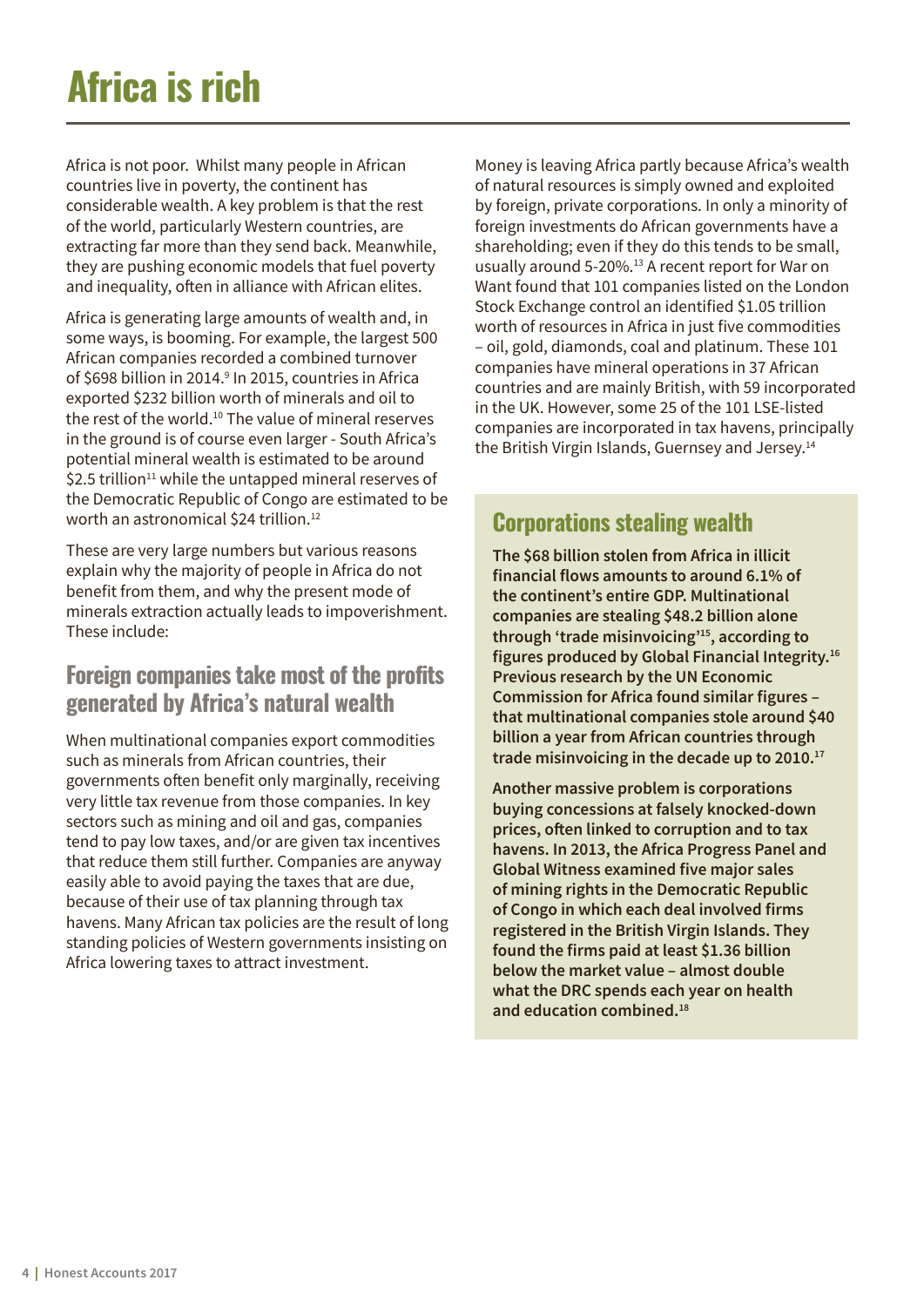To take one country example, figures from the South African Reserve Bank in 2016 show foreign corporations drawing away profits from South Africa far faster than they were reinvesting or than local firms were bringing home. The net outflow paid to owners of foreign capital reached R174 billion (US\$11.9 billion) in the first quarter of 2016 alone. Due to falls in commodity prices, multinational mining companies such as Lonmin, Anglo American and Glencore saw their share values fall and were desperate to please their foreign shareholders; thus they increased their exported profits more rapidly in comparison with the overseas-generated profits that South African corporations paid to local shareholders. The liberalisation of capital controls means there is little that the South African government can do to stop this outward flow.<sup>19</sup>

### **Those controlling tax havens are enabling the theft of Africa's wealth**

Africa's people are effectively robbed of wealth by a process that enables a tiny minority of Africans to get rich by allowing wealth to flow out of Africa. Thus, according to a recent report on African wealth, there are now around 165,000 High Net-Worth Individuals living in Africa, with combined holdings of \$860 billion.<sup>20</sup> In 2016, there were 24 billionaires in Africa with a combined wealth of \$80 billion.<sup>21</sup> Where do these people mainly keep their wealth? In traditional, low tax and secretive offshore holding centres such as the Channel Islands, Switzerland and the UK.<sup>22</sup>

Gabriel Zucman, an academic at the London School of Economics, estimated in 2014 that rich Africans were holding a massive \$500 billion offshore (i.e, in tax havens) – amounting to 30% of all Africa's financial wealth. The fact that this wealth is untaxed means that African elites have stolen \$15 billion from their own countries, according to Zucman's conservative estimate.23

### **Africa's poverty is much deeper than the World Bank likes to publicise**

**The poverty of ordinary Africans is underreported and rising. The figures most widely cited are those from the World Bank, which states that the number of 'extremely poor' people in Africa has increased to 388 million now compared with 284 million in 1990 (although the percentage has fallen, from 56% to 43%).<sup>24</sup> However, the World Bank defines the 'extremely poor' as those living on \$1.90 a day or less.<sup>25</sup> This is misleading since someone living on \$2 a day is clearly still extremely poor. Whilst such poverty lines are problematic and essentially arbitrary, when higher thresholds are considered, the scale of poverty becomes much larger:**

- • **The World Bank notes that 67% of Africans live on \$3.10 a day or less – around 670 million people.**
- • **The World Bank has also said that 65% of Africans lived on \$3.10 a day or less in 2013 – around 615 million people. This compares to 500 million in 1999. So on this reckoning, more than 100 million Africans have become poor so far in the 21st century.<sup>26</sup>**

**Others estimate even higher figures. The African Development Bank estimated in 2011 that 82% of Africans lived on less than \$4 a day – this would amount to over 800 million people.**<sup>27</sup>

**The fact that African poverty is this overwhelming – and rising – shows the urgency with which the system of extracting wealth from Africa must be reversed.**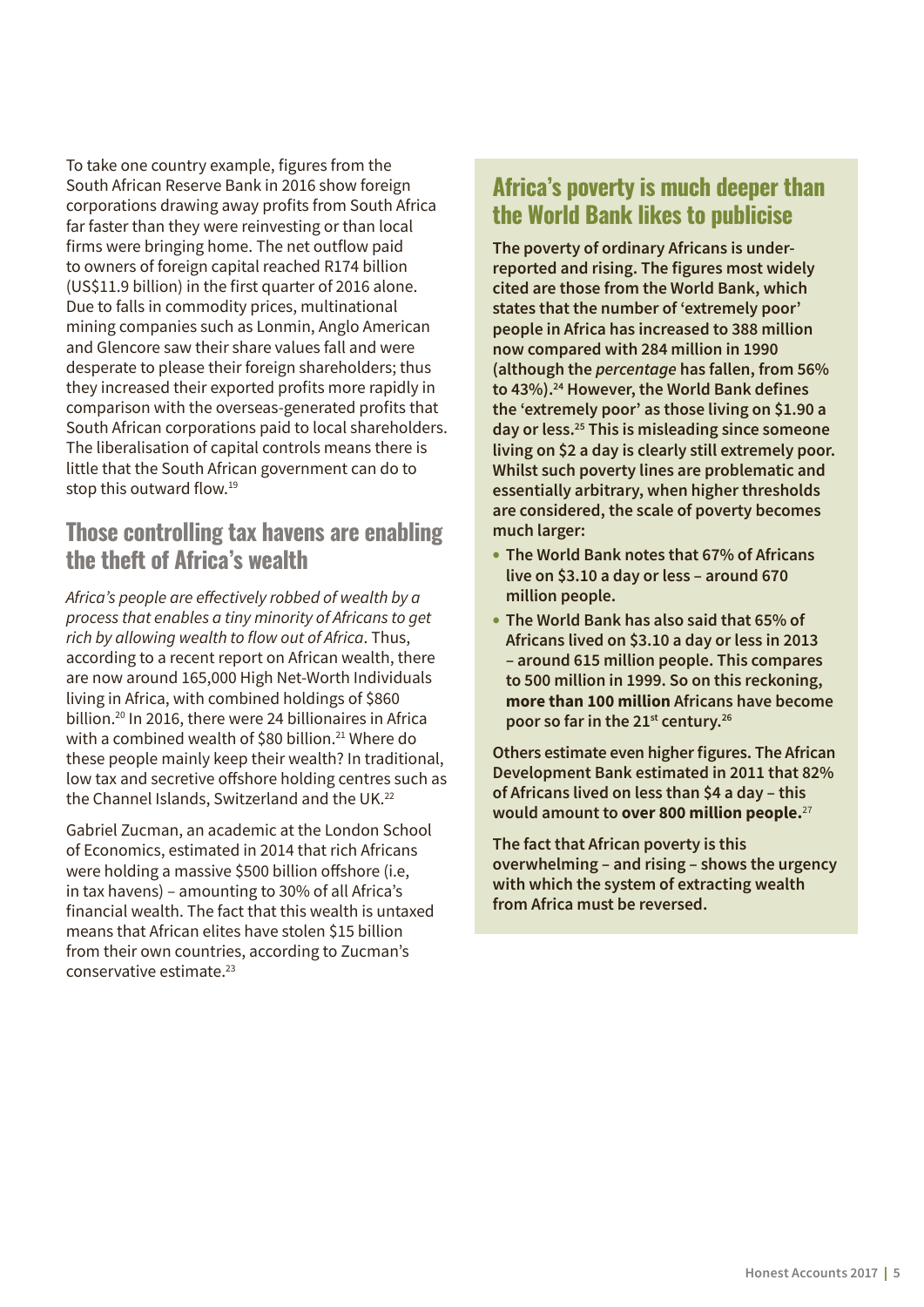## **Action needed**

The key task is to dismantle the system extracting wealth from Africa. This requires action by African civil society organisations to press for change in their countries, and action by civil society organisations in the countries that are enabling this wealth extraction to take place, such as the UK. Global elites have no intrinsic interest in changing a system that benefits them. It is critical for civil society organisations to expose the role of multinational corporations and Northern governments in impoverishing Africa and to step up their work in building coalitions to end tax dodging and other unfair resource transfers out of Africa.

We highlight nine policies that are needed to help reverse the resource flows (although this list is not exhaustive):

#### **1. Promote economic policies that genuinely lead to equitable development.**

Africa's economy has been growing at 5% in recent years but poverty remains deep and is rising, showing how current models of economic growth are not generally benefitting the poor. For decades, Western governments have been encouraging or forcing African governments to promote trade and investment liberalisation and privatisation, as though opening up economies is an end in itself. These policies have mainly enriched foreign investors – but have not tended to benefit Africa's people. African governments must be allowed and helped to promote development models that: fairly create and redistribute wealth, create jobs for citizens, promote social welfare, ensure the progressive taxing of the rich, and protect natural resources and ecosystems and the rights and livelihoods of the communities who rely on them. Economic policies that nurture domestic companies over foreign investors are likely to have the greatest development impacts. In East Asia, which has spectacularly reduced levels of poverty in recent decades, a key policy was state intervention to nurture and develop domestic industries. This often involved imposing protectionist trade barriers to keep out foreign competitors, until the point when those industries were strong enough to compete in world markets.<sup>28</sup>

#### **2. Reconfigure 'aid' as reparations to – at least – compensate for the wealth extracted from Africa.**

An independent international process is needed to specify the degree to which individual countries are responsible for extracting wealth from Africa. This process must include evaluations of all the resource flows considered in this analysis, including the costs associated with adapting to and mitigating climate change. African academic and civil society organisations could undertake analyses of the movement of resources between their countries and the rest of the world. Progress should be made towards a true international aid system that is not based on voluntary donations but on reparations for damages caused.

#### **3. Transform aid into a process that genuinely benefits Africa.**

Currently, much 'aid' from Western governments, which we count here as 'inflows', actually contributes more to outflows from Africa: aid that pushes privatisation in key sectors (such as public services), free trade or unfettered private investment can simply open up economies even further to exploitation by foreign companies. If aid is to benefit Africa, it must be delinked from Western corporate interests and be based on African priorities negotiated through open processes in country. To ensure this, there must be much greater national and international scrutiny over cooperation programmes.

#### **4. Stop multinational companies with subsidiaries in tax havens operating in Africa.**

Governments in North and South should stop prevaricating on action to address tax havens. No country should tolerate companies with subsidiaries based in tax havens operating in their country. In addition, Stock Exchanges, such as that in London, should not permit companies to be listed unless they can show that their structures do not use tax havens and are fairly paying taxes in all locations.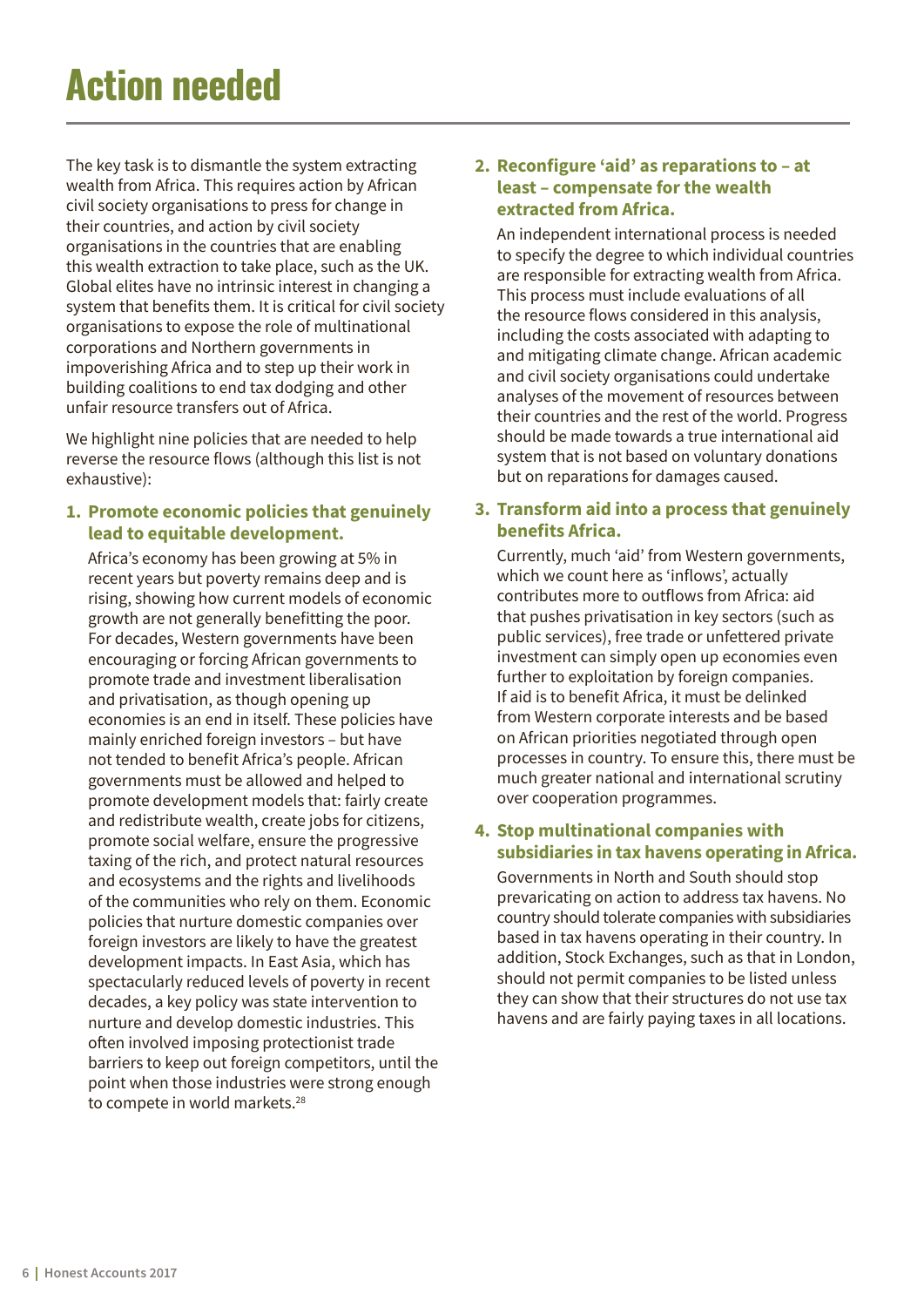#### **5. Enable transparent and responsible lending.**

Loans to governments can be a source of funds for useful investments, but too often they are given irresponsibly. Private lenders are encouraged to act irresponsibly because when debt crises arise, the IMF, World Bank and other institutions lend more money, which enables the high interest to private lenders to be paid, whilst the debt keeps growing. Laws are needed to ensure all loans to governments are transparent when they are given, particularly in the US and UK under whose laws over 90% of international loans to governments are given.<sup>29</sup> And a fair, independent and transparent debt restructuring process should be created within the UN to require lenders to cancel debts when needed. Such a process was supported by 136 countries at the UN in 2015, and opposed by just six: the US, UK, Germany, Japan, Canada and Israel.<sup>30</sup>

#### **6. African governments must stop putting their faith in the extractives sector, or where it does continue, ensure it pays a fair share of tax.**

The existence of the 'resource curse' is now widely accepted: the paradox that, with a few exceptions, countries with abundant mineral wealth, fossil fuels and other non-renewable natural resources experience poorer democracy, weaker economic growth, and worse development outcomes than countries with fewer natural resources. Even the World Bank now notes that 'as the share of national wealth from extractives increases, human development outcomes are worse'.<sup>31</sup> Some countries are beginning to recognize this through legislation.<sup>32</sup> African governments should deprioritize extractives and focus on promoting other forms of economic activity that foster sustainable and inclusive growth. If and where extractive sectors do continue, they must be made to pay a fair share of tax and the costs of the negative damage they cause.

#### **7. Governments outside Africa must provide compensation to Africa to cover the costs of climate change as well as taking much greater steps to end their fossil fuel addiction.**

Current promised levels of funding to help Africa adapt to and mitigate climate change are grossly inadequate and amount to Africa continuing to pay for the rest of the world's environmental damage. Richer industrialised and industrialising countries must agree and deliver urgent binding cuts in their emissions, in line with their historical contribution to the problem of climate change and their present day resources, as well as the long-promised financial compensation to countries like those in Africa that have done little to cause the problem.

#### **8. African governments should insist on companies promoting extensive 'local content' policies.**

If African countries are to benefit from foreign investment and retain the potential benefits of these operations in country, they need to insist that companies employ and train a large percentage of their staff from the country and buy a large proportion of the goods and services locally. This requires legislation, and implementation of that legislation, to ensure company conformity with laws, not a reliance on voluntary promises by companies.

#### **9. Sections of the media and NGO community need to stop falsely claiming that Western countries, including the UK, are playing generally positive or 'leadership' roles in international development.**

Instead, they must expose the reality of Western countries' financial relations with Africa and focus advocacy efforts away from aid, towards addressing the root causes of poverty and inequality.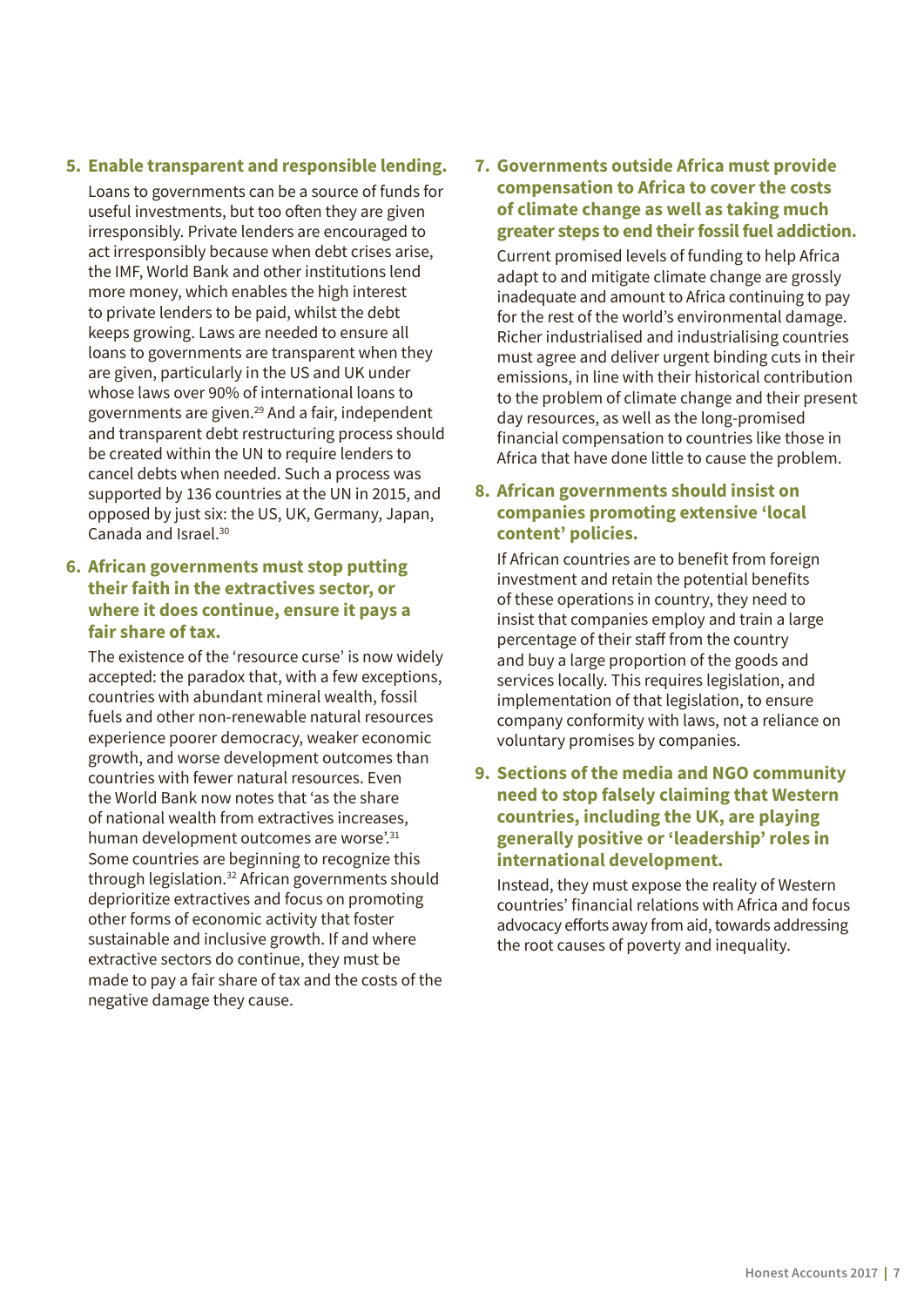## **Appendix**

| <b>INFLOWS</b>                                 | <b>Latest available</b><br>annual figure | <b>DEFINITION</b>                                                                                                                                                                                                           |
|------------------------------------------------|------------------------------------------|-----------------------------------------------------------------------------------------------------------------------------------------------------------------------------------------------------------------------------|
| Net private grants                             | \$11.8 billion                           | Grants from non-government actors. <sup>33</sup>                                                                                                                                                                            |
| Decrease in international<br>reserve holdings  | \$20.7 billion                           | International reserves are finances lent by African governments<br>to other governments (ie, held in reserves outside Africa). In<br>2014-15 they decreased, entailing a net inflow. <sup>34</sup>                          |
| Loans to governments                           | \$32.8 billion                           | External loans to African governments in 2015. <sup>35</sup>                                                                                                                                                                |
| Loans to private sector<br>(FDI and non-FDI)   | \$20.6 billion                           | External loans to the private sector in Africa in 2015. <sup>36</sup>                                                                                                                                                       |
| Net portfolio equity                           | \$7.2 billion                            | Net inflows from equity securities other than those recorded<br>as direct investment and including shares, stocks, and<br>direct purchases of shares in local stock markets by foreign<br>investors, in 2015. <sup>37</sup> |
| <b>Net FDI equity</b>                          | \$15.8 billion                           | Net foreign investment in Africa-inward FDI minus outward,<br>minus loans, in 2015. <sup>38</sup>                                                                                                                           |
| <b>Inward remittances</b>                      | \$31.2 billion                           | Remittances from individuals to families in Africa <sup>39</sup> minus<br>charges on those transfers <sup>40</sup> , in 2014                                                                                                |
| <b>Official aid from OECD</b>                  | \$19.1 billion                           | Grants to Africa from OECD countries in 2015. <sup>41</sup>                                                                                                                                                                 |
| <b>Official aid from</b><br>non-OECD countries | \$0.6 billion                            | Grants to Africa from non-OECD countries in 2015. <sup>42</sup>                                                                                                                                                             |
| Debt interest received                         | \$1.8 billion                            | Interest received from foreign exchange reserves held<br>by African governments, mainly on loans to rich country<br>governments. <sup>43</sup>                                                                              |
| <b>TOTAL</b>                                   | \$161.6 billion                          |                                                                                                                                                                                                                             |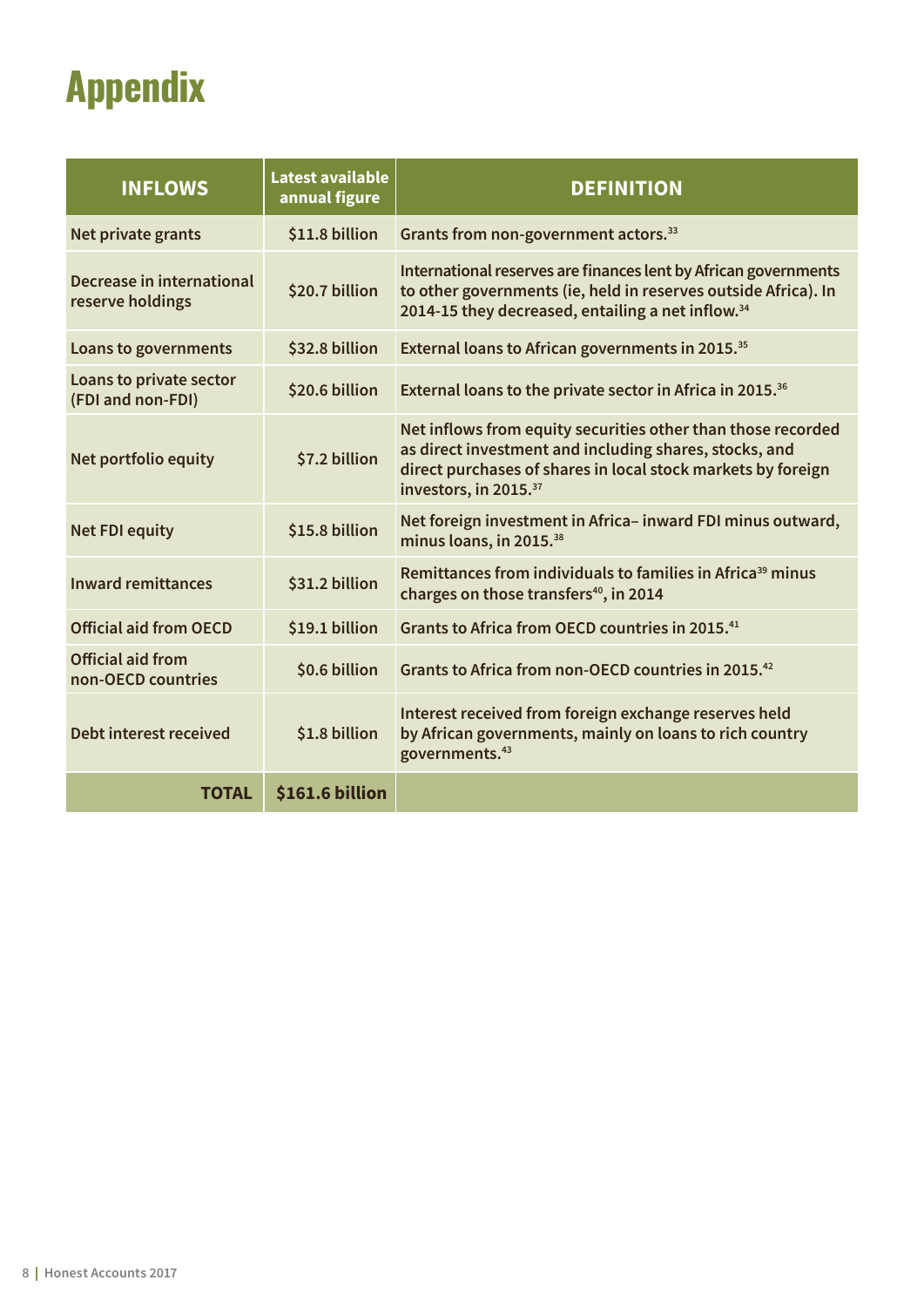| <b>OUTFLOWS</b>                                   | Latest available<br>annual figure | <b>DEFINITION</b>                                                                                                                                                                                                               |
|---------------------------------------------------|-----------------------------------|---------------------------------------------------------------------------------------------------------------------------------------------------------------------------------------------------------------------------------|
| Debt payments by<br>governments                   | \$18.0 billion                    | External debt service by public sector (government) for Africa in<br>2015.44                                                                                                                                                    |
| Debt payments by<br>private sector                | \$9.8 billion                     | External debt service by private sector for Africa in 2015. <sup>45</sup>                                                                                                                                                       |
| Increase in international<br>reserve holdings     | \$0.0 billion                     | International reserves are finances lent by African governments<br>to other governments (ie, held in reserves outside Africa). <sup>46</sup>                                                                                    |
| <b>Multinational company</b><br>profits           | \$32.4 billion                    | Repatriated profits made by multinational companies<br>in Africa ('primary income on FDI') for 2015. <sup>47</sup>                                                                                                              |
| <b>Illicit financial outflows</b>                 | \$67.6 billion                    | Net resource transfers (balance of outflows and inflows) from<br>sub-Saharan Africa, mainly in the form of trade misinvoicing <sup>48</sup><br>by multinational companies, averaged over the 3 most recent<br>years, 2010-12.49 |
| <b>Outward remittances</b>                        | \$3.8 billion                     | Individuals' remittances out of Africa <sup>50</sup> minus transfer charges <sup>51</sup>                                                                                                                                       |
| 'Brain drain'                                     | \$6.0 billion                     | The cost to Africa as a result of the migration of health workers<br>(at least \$2 billion per year) and African countries' spending on<br>employing Northern experts to fill skills gaps (\$4 billion) <sup>52</sup>           |
| <b>Illegal logging</b>                            | \$17.0 billion                    | Lost revenues from illegal logging <sup>53</sup>                                                                                                                                                                                |
| <b>Illegal fishing</b>                            | \$1.7 billion                     | Lost revenues from illegal fishing <sup>54</sup>                                                                                                                                                                                |
| Illegal trade in wildlife/<br>plants and poaching | \$10.0 billion                    | Lost revenues from the illegal trade in wildlife and poaching. <sup>55</sup>                                                                                                                                                    |
| <b>Climate change</b><br>adaptation costs         | \$10.6 billion                    | Costs incurred by African countries in adapting to climate<br>change impacts from greenhouse gas emissions for which the<br>rest of the world is responsible. <sup>56</sup>                                                     |
| <b>Climate change</b><br>mitigation costs         | \$26.0 billion                    | Costs incurred by African countries in mitigating the impact of<br>climate change and putting them on a low carbon growth path. <sup>57</sup>                                                                                   |
| <b>TOTAL</b>                                      | \$202.9 billion                   |                                                                                                                                                                                                                                 |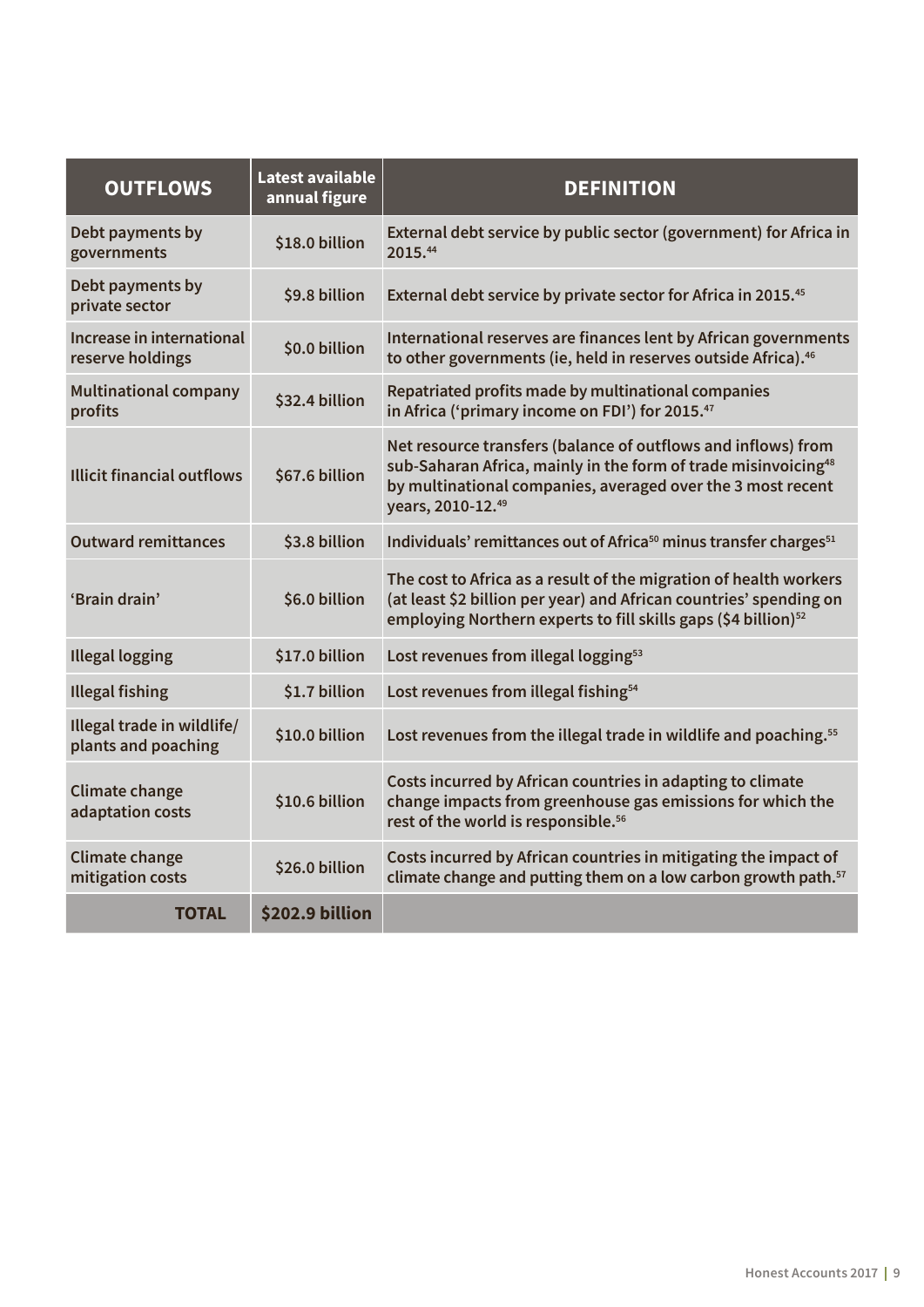## **References**

- **1.** The report uses figures for 2015 where possible. However, some figures are averages over previous years where we believe such average figures are more accurate than single year figures.
- **2.** This is a practice known as trade misinvoicing (sometimes also called trade mispricing) - a method for moving money illicitly across borders which involves deliberately misreporting the value of a commercial transaction on an invoice submitted to customs. 'Trade misinvoicing', http://[www.gfintegrity.org/issue/trade-misinvoicing/](http://www.gfintegrity.org/issue/trade-misinvoicing/)
- **3.** Health Poverty Action et al, Honest Accounts: The True Story of Africa's Billion Dollar Losses, 2014, https:/[/www.healthpoverty](http://www.healthpoverty
action.org/wp-content/uploads/downloads/2014/08/Honest-Accounts-report-web-FINAL.pdf
) [action.org/wp-content/uploads/downloads/2014/08/Honest-](http://www.healthpoverty
action.org/wp-content/uploads/downloads/2014/08/Honest-Accounts-report-web-FINAL.pdf
)[Accounts-report-web-FINAL.pdf](http://www.healthpoverty
action.org/wp-content/uploads/downloads/2014/08/Honest-Accounts-report-web-FINAL.pdf
)
- **4.** It should also be noted that it is not possible to be strict about what constitutes an 'inflow' and an 'outflow'. Many of the 'inflows' counted here may not constitute real inflows of resources. For example, much aid does not 'flow' to a country but rather to host countries' companies or consultants (even if it is not formally tied aid). Also, much foreign investment in African countries may not constitute a flow as such; for example, a gold mining company might 'invest' \$100m but spend \$75m of that on external suppliers of equipment, benefitting non-African countries. This investment might still benefit a country of course (but equally can harm it, since much foreign investment can harm the environment or human rights, for example) but is not a flow to it as such.
- **5.** See especially 'Narrative Report on the United Kingdom', http://[www.financialsecrecyindex.com/PDF/UnitedKingdom.pdf](http://www.financialsecrecyindex.com/PDF/UnitedKingdom.pdf
)
- **6.** Jason Hickel, 'Aid in Reverse: How Poor Countries Develop Rich Countries', 18 December, 2013, http:/[/www.newleftproject](http://www.newleftproject
.org/index.php/site/article_comments/aid_in_reverse_how_poor_countries_develop_rich_countries
) [.org/index.php/site/article\\_comments/aid\\_in\\_reverse\\_how\\_](http://www.newleftproject
.org/index.php/site/article_comments/aid_in_reverse_how_poor_countries_develop_rich_countries
) [poor\\_countries\\_develop\\_rich\\_countries](http://www.newleftproject
.org/index.php/site/article_comments/aid_in_reverse_how_poor_countries_develop_rich_countries
)
- **7.** Cited in George Monbiot, 'Outsourcing Unrest', 17 June 2009, <http://www.monbiot.com/2009/06/17/outsourcing-unrest/>
- **8.** BBC Documentary, The Empire Pays Back
- **9.** 'Top 500 companies: How to thrive in 2016', 24 March 2016, [http://www.theafricareport.com/North-Africa/top-500](http://www.theafricareport.com/North-Africa/top-500-companies-how-to-thrive-in-2016.html
) [companies-how-to-thrive-in-2016.html](http://www.theafricareport.com/North-Africa/top-500-companies-how-to-thrive-in-2016.html
)
- **10.** Calculated from Table 2.1A, p.26, UNCTAD Handbook of Statistics 2016, http:/[/unctad.org/en/PublicationsLibrary/](http://unctad.org/en/PublicationsLibrary/tdstat41_en.pdf
) [tdstat41\\_en.pdf](http://unctad.org/en/PublicationsLibrary/tdstat41_en.pdf
)
- **11.** 'South Africa's Minerals Worth Trillions of US Dollars Committee Told', 11 June 2015, h[ttp://www.parliament.gov.](http://www.parliament.gov.za/live/content.php?Item_ID=7656
) [za/live/content.php?Item\\_ID=7656](http://www.parliament.gov.za/live/content.php?Item_ID=7656
)
- **12.** 'UNEP Study Confirms DR Congo's Potential as Environmental Powerhouse but Warns of Critical Threats', 10 October 2011, http://[www.unep.org/newscentre/Default.aspx?DocumentID](http://www.unep.org/newscentre/Default.aspx?DocumentID=2656&ArticleID=8890) [=2656&ArticleID=8890](http://www.unep.org/newscentre/Default.aspx?DocumentID=2656&ArticleID=8890)
- **13.** War on Want, The New Colonialism: Britain's Scramble for Africa's Energy and Mineral Resources, July 2016, http://[curtisresearch.org/publications/the-new-colonialism](http://curtisresearch.org/publications/the-new-colonialism-britains-scramble-for-africas-energy-and-mineral-resources)[britains-scramble-for-africas-energy-and-mineral-resources](http://curtisresearch.org/publications/the-new-colonialism-britains-scramble-for-africas-energy-and-mineral-resources)
- **14.** ibid.
- **15.** This is a practice known as trade misinvoicing (sometimes also called trade mispricing) - a method for moving money illicitly across borders which involves deliberately misreporting the value of a commercial transaction on an invoice submitted to customs. 'Trade misinvoicing', http://[www.gfintegrity.org/issue/trade-misinvoicing/](http://www.gfintegrity.org/issue/trade-misinvoicing/)
- **16.** Global Financial Integrity, Illicit Financial Flows from Developing Countries: 2004-2013, 2015, pp.12, 37 http://[www.gfintegrity.](http://www.gfintegrity.org/wp-content/uploads/2015/12/IFF-Update_2015-Final-1.pdf
) [org/wp-content/uploads/2015/12/IFF-Update\\_2015-Final-1.pdf](http://www.gfintegrity.org/wp-content/uploads/2015/12/IFF-Update_2015-Final-1.pdf
)
- **17.** Africa Progress Panel, Illicit Financial Flows, 2015, p.33, http:/[/www.uneca.org/sites/default/files/PublicationFiles/](http://www.uneca.org/sites/default/files/PublicationFiles/illicit_financial_flows_why_africa_needs.pdf
) illicit financial flows why africa needs.pdf
- **18.** Caroline Kende-Robb, 'Africa is rich in resources but tax havens are keeping its people poor', 17 May 2016, [https://www.weforum.org/agenda/2016/05/africa-is-rich-in](http://www.weforum.org/agenda/2016/05/africa-is-rich-in-resources-but-tax-havens-are-keeping-its-people-poor/)[resources-but-tax-havens-are-keeping-its-people-poor/](http://www.weforum.org/agenda/2016/05/africa-is-rich-in-resources-but-tax-havens-are-keeping-its-people-poor/)
- **19.** Patrick Bond, 'That Whooshing Sound is Corporate Profits Leaving South Africa', 22 June 2016, [http://en.economywatch.](http://en.economywatch.com/features/That-Whooshing-Sound-is-Corporate-Profits-Leaving-South-Africa0622.html
) [com/features/That-Whooshing-Sound-is-Corporate-Profits-](http://en.economywatch.com/features/That-Whooshing-Sound-is-Corporate-Profits-Leaving-South-Africa0622.html
)[Leaving-South-Africa0622.html](http://en.economywatch.com/features/That-Whooshing-Sound-is-Corporate-Profits-Leaving-South-Africa0622.html
)
- **20.** 'Africa Wealth Report 2016 Research and Markets', 15 March 2016, h[ttp://www.businesswire.com/news/](http://www.businesswire.com/news/home/20160315005977/en/Africa-Wealth-Report-2016---Research-Markets
) [home/20160315005977/en/Africa-Wealth-Report-2016---](http://www.businesswire.com/news/home/20160315005977/en/Africa-Wealth-Report-2016---Research-Markets
) [Research-Markets](http://www.businesswire.com/news/home/20160315005977/en/Africa-Wealth-Report-2016---Research-Markets
)
- **21.** 'Africa's 50 Richest', h[ttp://www.forbes.com/africa](http://www.forbes.com/africa-billionaires/list/
)[billionaires/list/](http://www.forbes.com/africa-billionaires/list/
)
- **22.** 'Africa Wealth Report 2016 Research and Markets', 15 March 2016, h[ttp://www.businesswire.com/news/](http://www.businesswire.com/news/home/20160315005977/en/Africa-Wealth-Report-2016---Research-Markets
) [home/20160315005977/en/Africa-Wealth-Report-2016---](http://www.businesswire.com/news/home/20160315005977/en/Africa-Wealth-Report-2016---Research-Markets
) [Research-Markets](http://www.businesswire.com/news/home/20160315005977/en/Africa-Wealth-Report-2016---Research-Markets
)
- **23.** Gabriel Zucman, 'Taxing across Borders: Tracking Personal Wealth and Corporate Profits', Journal of Economic Perspectives, 2014, p.140, h[ttp://gabriel-zucman.eu/files/](http://gabriel-zucman.eu/files/Zucman2014JEP.pdf) [Zucman2014JEP.pdf.](http://gabriel-zucman.eu/files/Zucman2014JEP.pdf) Global Financial Integrity estimates that residents of Africa held £263 billion in offshore financial centres in 2011. Global Financial Integrity, Financial Flows and Tax Havens, 2015, p.63, http:/[/www.gfintegrity.org/wp](http://www.gfintegrity.org/wp-content/uploads/2016/12/Financial_Flows-final.pdf)[content/uploads/2016/12/Financial\\_Flows-final.pdf](http://www.gfintegrity.org/wp-content/uploads/2016/12/Financial_Flows-final.pdf)
- **24.** World Bank, Ending Extreme Poverty and Sharing Prosperity: Progress and Policies', Policy Research Note, 2015, p.6, http:/[/pubdocs.worldbank.org/en/109701443800596288/](http://pubdocs.worldbank.org/en/109701443800596288/PRN03Oct2015TwinGoals.pdf) [PRN03Oct2015TwinGoals.pdf](http://pubdocs.worldbank.org/en/109701443800596288/PRN03Oct2015TwinGoals.pdf)
- **25.** In fact, the World Bank quietly admits that 'it is also important to point out that living conditions well above the International Poverty Line can still be characterized by poverty and hardship' and that 'it would be wrong to think that a person living on a little more than 1.90 international dollars is not poor.' 'World Poverty', https:/[/ourworldindata.org/world-poverty/](http://ourworldindata.org/world-poverty/)
- **26.** The World Bank says the percentage of people living on less than \$3.10 a day has fallen from 77% in 1999 to 65% in 2013. World Bank, World Development Indicators database.
- **27.** African Development Bank, 'The Middle of the Pyramid: Dynamics of the Middle Class in Africa', Market Brief, April 2011, http:/[/www.afdb.org/fileadmin/uploads/afdb/](http://www.afdb.org/fileadmin/uploads/afdb/Documents/Publications/The%20Middle%20of%20the%20Pyramid_The%20Middle%20of%20the%20Pyramid.pdf) [Documents/Publications/The%20Middle%20of%20the%20](http://www.afdb.org/fileadmin/uploads/afdb/Documents/Publications/The%20Middle%20of%20the%20Pyramid_The%20Middle%20of%20the%20Pyramid.pdf) [Pyramid\\_The%20Middle%20of%20the%20Pyramid.pdf](http://www.afdb.org/fileadmin/uploads/afdb/Documents/Publications/The%20Middle%20of%20the%20Pyramid_The%20Middle%20of%20the%20Pyramid.pdf)
- **28.** See, for example, Ajit Singh, 'How did East Asia grow so fast ?', November 1994, https:/[/mpra.ub.uni-muenchen.de/53435/1/](http://mpra.ub.uni-muenchen.de/53435/1/MPRA_paper_53435.pdf) [MPRA\\_paper\\_53435.pdf](http://mpra.ub.uni-muenchen.de/53435/1/MPRA_paper_53435.pdf)
- **29.** IMF, 'Strengthening the contractual framework to address collective problems in sovereign debt restructuring', October 2014 h[ttps://www.imf.org/external/np/pp/eng/2014/090214.pdf](http://www.imf.org/external/np/pp/eng/2014/090214.pdf
)
- **30.** Jubilee Debt Campaign, 'UN votes for new debt rules but UK tries to block' 10 September 2015 [http://jubileedebt.org.uk/](http://jubileedebt.org.uk/press-release/un-votes-for-new-debt-rules-but-uk-tries-to-block 
) [press-release/un-votes-for-new-debt-rules-but-uk-tries-to-block](http://jubileedebt.org.uk/press-release/un-votes-for-new-debt-rules-but-uk-tries-to-block 
)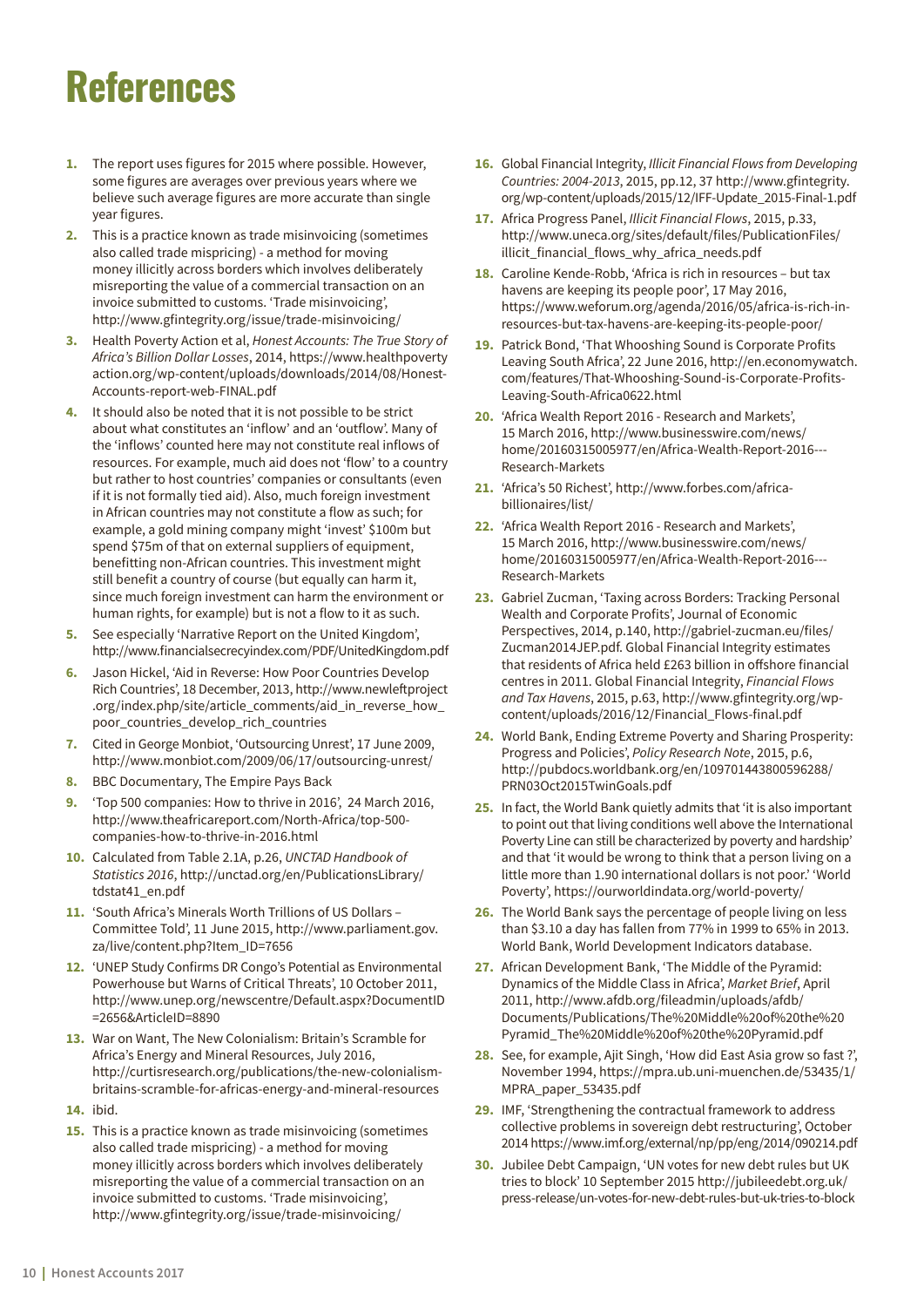- **31.** Kathleen Beegle, 'Africa is rising! But are people better off?', 14 December 2015, [http://blogs.worldbank.org/africacan/](http://blogs.worldbank.org/africacan/africa-is-rising-but-are-people-better-off?cid=EXT_WBBlogSocialShare_D_EXT) [africa-is-rising-but-are-people-better-off?cid=EXT\\_](http://blogs.worldbank.org/africacan/africa-is-rising-but-are-people-better-off?cid=EXT_WBBlogSocialShare_D_EXT) [WBBlogSocialShare\\_D\\_EXT](http://blogs.worldbank.org/africacan/africa-is-rising-but-are-people-better-off?cid=EXT_WBBlogSocialShare_D_EXT)
- **32.** For example, in April 2017, El Salvador became the first nation to impose a blanket ban on metal mining in order to protect water supplies, livelihoods, and long-term ecological sustainability.
- **33.** Net private grants to all regions were \$36.8 billion in 2015. There is no figure for Africa or sub-Saharan Africa. In 2014 32% of official ODA was to sub-Saharan Africa. So if we use this percentage for private grants, it is \$11.8 billion. [https://stats.oecd.org/Index.aspx?DataSetCode=TABLE1](http://stats.oecd.org/Index.aspx?DataSetCode=TABLE1)
- **34.** Between 2014 and 2015, Africa's international reserve holdings decreased by \$20.7 billion. This has therefore become an inflow to Africa rather than an outflow. Calculated from World Bank, World Development Indicators database accessed 31/01/17 h[ttp://databank.worldbank.org/data/](http://databank.worldbank.org/data/reports.aspx?source=world-development-indicators) [reports.aspx?source=world-development-indicators w](http://databank.worldbank.org/data/reports.aspx?source=world-development-indicators)hich gives total reserves in 2014 of 50.4% of external debt stocks, and external debt stocks of \$400 billion, making total reserves \$201.7 billion. In 2015, total reserves are 43.5% of external debt stocks, and external debt stocks are \$416.3 billion, making \$181 billion, a fall of \$20.7 billion.
- **35.** World Bank, World Development Indicators database accessed 31/01/17 [http://databank.worldbank.org/data/reports.](http://databank.worldbank.org/data/reports.aspx?source=world-development-indicators) [aspx?source=world-development-indicators](http://databank.worldbank.org/data/reports.aspx?source=world-development-indicators) Disbursements on external debt, public and publicly guaranteed, for 2015
- **36.** World Bank, World Development Indicators database accessed 31/01/17 [http://databank.worldbank.org/data/reports.](http://databank.worldbank.org/data/reports.aspx?source=world-development-indicators) [aspx?source=world-development-indicators](http://databank.worldbank.org/data/reports.aspx?source=world-development-indicators) Disbursements on external debt, private nonguaranteed, for 2015
- **37.** World Bank, World Development Indicators database accessed 31/01/17 [http://databank.worldbank.org/data/reports.](http://databank.worldbank.org/data/reports.aspx?source=world-development-indicators) [aspx?source=world-development-indicators](http://databank.worldbank.org/data/reports.aspx?source=world-development-indicators) Portfolio equity, net inflows
- **38.** UNCTAD figures are that inward FDI to Africa in 2015 was \$41.2 billion and outward was \$9.3 billion, so the net figure is \$31.9 billion. However, this includes loans which are counted above. Figures from the World Bank suggest that 78% of private lending is FDI. This means there was \$16.1 billion of loans. Removing this from \$31.9 billion leaves \$15.8 billion of FDI equity. [http://unctadstat.unctad.org/wds/TableViewer/](http://unctadstat.unctad.org/wds/TableViewer/tableView.aspx) [tableView.aspx](http://unctadstat.unctad.org/wds/TableViewer/tableView.aspx)
- **39.** \$34.5 billion in 2014. World Bank, Migration and Remittances Factbook, 2016, unpaginated [p.53 of online version] [http://siteresources.worldbank.org/INTPROSPECTS/](http://siteresources.worldbank.org/INTPROSPECTS/Resources/334934-1199807908806/4549025-1450455807487
/Factbookpart1.pdf
) [Resources/334934-1199807908806/4549025-1450455807487](http://siteresources.worldbank.org/INTPROSPECTS/Resources/334934-1199807908806/4549025-1450455807487
/Factbookpart1.pdf
)  [/Factbookpart1.pdf](http://siteresources.worldbank.org/INTPROSPECTS/Resources/334934-1199807908806/4549025-1450455807487
/Factbookpart1.pdf
)
- **40.** World Bank data is that the average cost of sending money to Africa was 9.5% in 2016. (World Bank, 'Remittance Prices Worldwide', September 2016, https:/[/remittanceprices.](http://remittanceprices.worldbank.org/sites/default/files/rpw_report_sept_2016.pdf) [worldbank.org/sites/default/files/rpw\\_report\\_sept\\_2016.pdf\)](http://remittanceprices.worldbank.org/sites/default/files/rpw_report_sept_2016.pdf).
- **41.** Table 'Aid (ODA) disbursements to countries and regions [DAC2a]', [http://stats.oecd.org/Index.aspx?ThemeTreeID=](http://stats.oecd.org/Index.aspx?ThemeTreeID=
3&lang=en) [3&lang=en.](http://stats.oecd.org/Index.aspx?ThemeTreeID=
3&lang=en) OECD grant aid to Africa was \$23.0 billion in 2015. However, not all this is a flow to African countries. A recent analysis by Concord notes that in 2015, 17% of EU aid did not reflect a real transfer of resources to developing countries, because it went to "in-donor" refugee spending, debt relief, student costs, tied aid and interest payments. (Concord,

Aidwatch Report 2016, p.6, [https://concordeurope.org/wp](http://oncordeurope.org/wp-content/uploads/2016/10/CONCORD_AidWatch_Report_2016_
web.pdf?c1e422)[content/uploads/2016/10/CONCORD\\_AidWatch\\_Report\\_2016\\_](http://oncordeurope.org/wp-content/uploads/2016/10/CONCORD_AidWatch_Report_2016_
web.pdf?c1e422) [web.pdf?c1e422\)](http://oncordeurope.org/wp-content/uploads/2016/10/CONCORD_AidWatch_Report_2016_
web.pdf?c1e422). We have used this as a general proportion and deducted 17% (\$3.9 billion) off the grant aid figure to reach \$19.1 billion.

- **42.** Table 'Aid (ODA) disbursements to countries and regions [DAC2a]', http:/[/stats.oecd.org/Index.aspx?ThemeTreeID=3&lang=en](http://stats.oecd.org/Index.aspx?ThemeTreeID=3&lang=en)
- **43.** This figure is an estimate. Total reserves were \$180 billion. If interest on these average 1%, payments will have been \$1.8 billion. World Bank, World Development Indicators database, accessed 31/01/17
- **44.** World Bank, World Development Indicators database, accessed 31/01/17. h[ttp://databank.worldbank.org/data/](http:////databank.worldbank.org/data/reports.aspx?source=world-development-indicators) [reports.aspx?source=world-development-indicators T](http:////databank.worldbank.org/data/reports.aspx?source=world-development-indicators)his says total external debt service in 2015 was \$27.8 billion. External debt service, private nonguaranteed, was \$9.8 billion. This leaves \$18 billion as public external debt service.
- **45.** World Bank, World Development Indicators database, accessed 31/01/17. h[ttp://databank.worldbank.org/data/](http://databank.worldbank.org/data/reports.aspx?source=world-development-indicators) [reports.aspx?source=world-development-indicators](http://databank.worldbank.org/data/reports.aspx?source=world-development-indicators) This says external debt service, private nonguaranteed, was \$9.8 billion.
- **46.** Between 2014 and 2015, Africa's international reserve holdings decreased by \$20.7 billion. This has therefore become an inflow to Africa rather than an outflow. Calculated from World Bank, World Development Indicators database accessed 31/01/17
- **47.** World Bank, World Development Indicators database, accessed 31/01/17 h[ttp://databank.worldbank.org/data/](http://databank.worldbank.org/data/reports.aspx?source=world-development-indicators) [reports.aspx?source=world-development-indicators T](http://databank.worldbank.org/data/reports.aspx?source=world-development-indicators)his says primary income on FDI in 2015 was \$32.4 billion.
- **48.** Trade misinvoicing is a method for moving money illicitly across borders which involves deliberately misreporting the value of a commercial transaction on an invoice submitted to customs. It is a form of trade-based money laundering. Global Financial Integrity, Financial Flows and Tax Havens: Combining to Limit the Lives of Billions of People, December 2016, p.111, http:/[/www.gfintegrity.org/wp-content/](http://www.gfintegrity.org/wp-content/uploads/2016/12/Financial_Flows-final.pdf) [uploads/2016/12/Financial\\_Flows-final.pdf](http://www.gfintegrity.org/wp-content/uploads/2016/12/Financial_Flows-final.pdf)
- **49.** Global Financial Integrity, Financial Flows and Tax Havens: Combining to Limit the Lives of Billions of People, p.22, [http://www.gfintegrity.org/wp-content/uploads/2016/12/](http://www.gfintegrity.org/wp-content/uploads/2016/12/Financial_Flows-final.pdf) [Financial\\_Flows-final.pdf](http://www.gfintegrity.org/wp-content/uploads/2016/12/Financial_Flows-final.pdf)
- **50.** \$4.1 billion in 2014. World Bank, Migration and Remittances Factbook, 2016, unpaginated [p.53 of online version] [http://siteresources.worldbank.org/INTPROSPECTS/](http://siteresources.worldbank.org/INTPROSPECTS/Resources/334934-1199807908806/4549025-1450455807487
/Factbookpart1.pdf) [Resources/334934-1199807908806/4549025-1450455807487](http://siteresources.worldbank.org/INTPROSPECTS/Resources/334934-1199807908806/4549025-1450455807487
/Factbookpart1.pdf)  [/Factbookpart1.pdf](http://siteresources.worldbank.org/INTPROSPECTS/Resources/334934-1199807908806/4549025-1450455807487
/Factbookpart1.pdf)
- **51.** Research by ODI shows that the average cost of transferring money is 7.8 per cent. We assume in the table this money stays in Africa, although some of it may not. ODI, Lost in Intermediation: How excessive charges undermine the benefits of remittances for Africa, April 2014
- **52.** See previous Honest Accounts, p.21 for notes and sources
- **53.** See previous Honest Accounts, p.19 for notes and sources. See also UN Environment Programme, The Environmental Crime Crisis, 2014, h[ttp://www.unep.org/unea1/docs/](http://www.unep.org/unea1/docs/RRAcrimecrisis.pdf) [RRAcrimecrisis.pdf;](http://www.unep.org/unea1/docs/RRAcrimecrisis.pdf) 'The critical link between resource plunder and illegal trade in wildlife', 16 December 2014, [http://www.un.org/africarenewal/web-features/critical-link](http://www.un.org/africarenewal/web-features/critical-link-between-resource-plunder-and-illegal-trade-wildlife)[between-resource-plunder-and-illegal-trade-wildlife;](http://www.un.org/africarenewal/web-features/critical-link-between-resource-plunder-and-illegal-trade-wildlife) 'Illegal Trade in Wildlife and Timber Products Finances Criminal